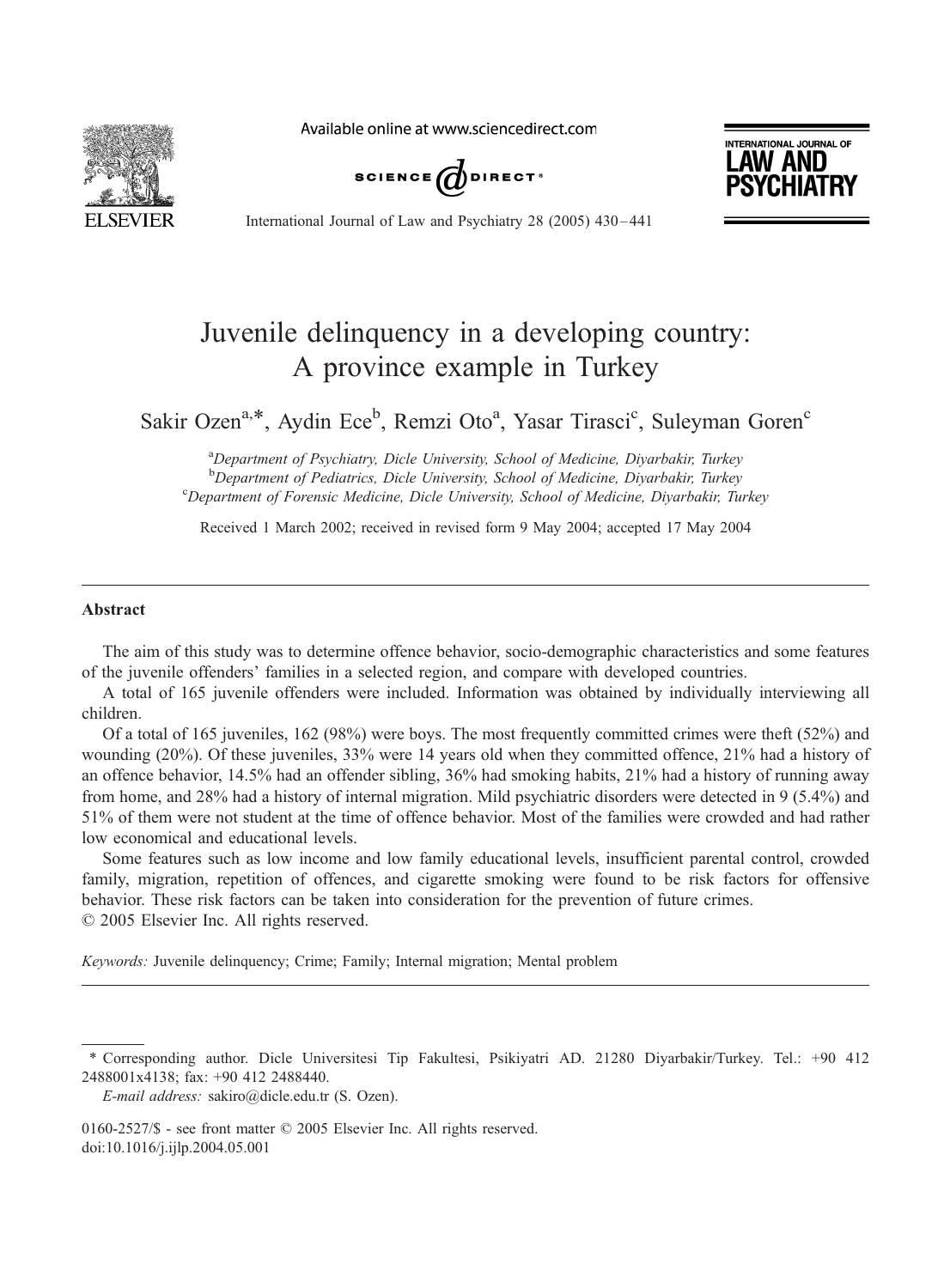### 1. Introduction

## 1.1. Child and crime

Although it is unpleasant to express the terms "child" and "crime" together, juvenile delinquency is still one of the major problems in many countries ([Pellegrini, Roundtree, Camagna, & Queirolo,](#page--1-0) 2000). Recent studies revealed that childhood delinquency has tended to increase not only in developing countries but also in many developed countries. Theft, purse-snatching, violent behavior, sexual crimes, drug abuse and truancy come out as being the top delinquencies (Loeber  $\&$  Farrington, 2000; Madsen, Jacoby, & Kramp, 2001a, 2001b; Taylor et al., 2001).

Childhood delinquency is expressed as "juvenile delinquency" in Western literature. As laws and regulations of different countries are shaped according to their own social, cultural and political experiences, the age of criminal responsibility varies in each country. For example, it is 8 in Scotland, 10 in England, 12 in Canada and Turkey, 14 in Germany and Japan, 15 in Scandinavian countries, 16 in Spain, and 18 in Belgium ([Rutter, Giller, & Hagel, 1998\)](#page--1-0). There are also differing levels of responsibility at different ages for each country. Turkish law system (Criminal Code, Articles 53, 54 and 55) evaluates juvenile delinquency according to three different age-group categories:

- (a) If the child is younger than 11 years old at the time of the committed crime, he/she is not considered as being responsible for his/her act.
- (b) If the child is between 12 and 15 years old, the child is examined by an expert for his/her psychological status for the responsibility of the crime.
- (c) If the child is between 16 and 18 years old, punishments are applied with some reductions ([Oto,](#page--1-0) 1998).

### 1.2. Crime etiological factors

The positive behavior of the child or youth is mainly dependent on the success of the socialization process. In this process the community, values, norms, behavioral patterns, social relations and public institutions such as school, the media, etc. are assimilated or adopted for children by the influence of the family ([Paetsch & Bertrant, 1997; Romero, Sobral, Luengo, & Marzoa, 2001; Vitaro, Brendgen, &](#page--1-0) Tremblay, 2000). There is no doubt that the most important and influencing one among these factors is the family itself. Hence, the structure of the family should be examined in detail while evaluating juvenile delinquency. Indeed, this is important for both understanding and prevention of juvenile delinquency ([Robbins, Alexander, & Turner, 2000\)](#page--1-0).

Some etiological factors causing juvenile delinquency are blamed as triggering factors. These include some characteristic features or indicators of the family such as crowded siblings, large family, child abuse, poorly educated parents, single parenthood, and other similar offence behaviors within the family. Also, low socio-economical status, unemployment, poor parental supervision, not being properly interested in rearing children due to the migration and adaptation problems, weak regulatory role of the family due to the weakness of the public regulatory system and the traditional structure of families are other risk factors for juvenile delinquency ([Lynam et al., 2000; Slomkowski, Rende, Conger, Simons, &](#page--1-0) Conger, 2001).